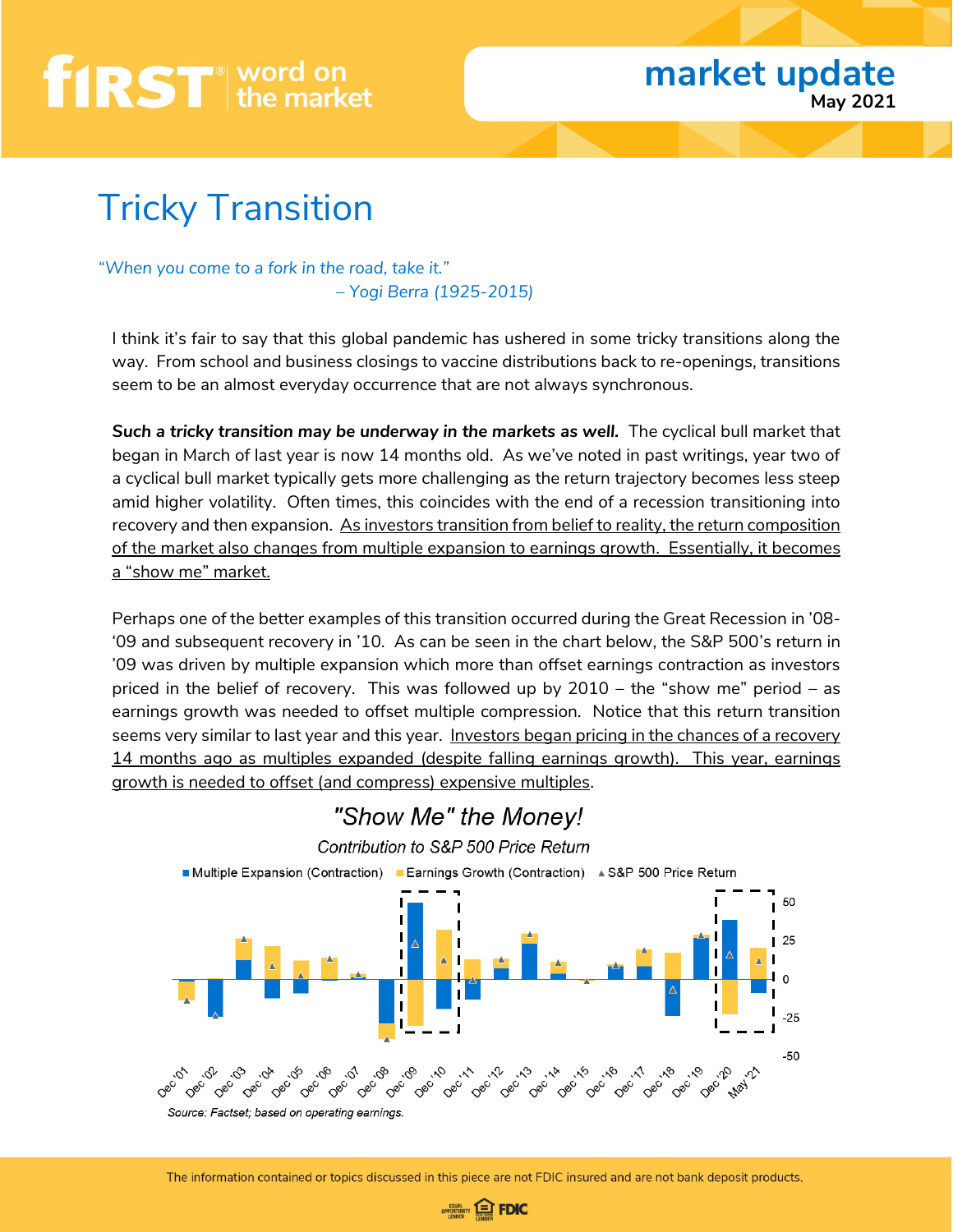*If one thinks further about this dynamic, it seems rational that cyclical value stocks tend to be preferred in this environment.* After all, stocks often (initially) look expensive as investors bid up shares based on the belief of better days ahead. And because it's the cyclical stocks that typically grow earnings the fastest, they tend to be advantaged because they can quickly grow into more reasonable valuations through good old-fashioned earnings growth.

As can be seen below, stocks in the Russell 1000 Value index are expected to grow earnings 14 percentage points faster than the Russell 1000 Growth index this year (with comparable growth rates for next year). Even more compelling is that these cyclical value stocks were cheap to begin with, which means that forward valuations indicate about a 40% Price to Earnings discount to their growth stock brethren. In short, these cyclical value stocks are growing significantly faster and trading significantly cheaper than other areas of the market. This comes precisely at a time when more of the market's return is expected to come from earnings growth needed to offset expensive multiples.



*But there's another nuance to this transition – the mid cycle slowdown.* At some juncture, a peak in liquidity growth will be followed by a peak in earnings growth. We think the former is happening now which means the latter may happen in the next several quarters. We're not there yet but that scenario is on the horizon. Read more about what that means for portfolios in our outlook section.

The information contained or topics discussed in this piece are not FDIC insured and are not bank deposit products.

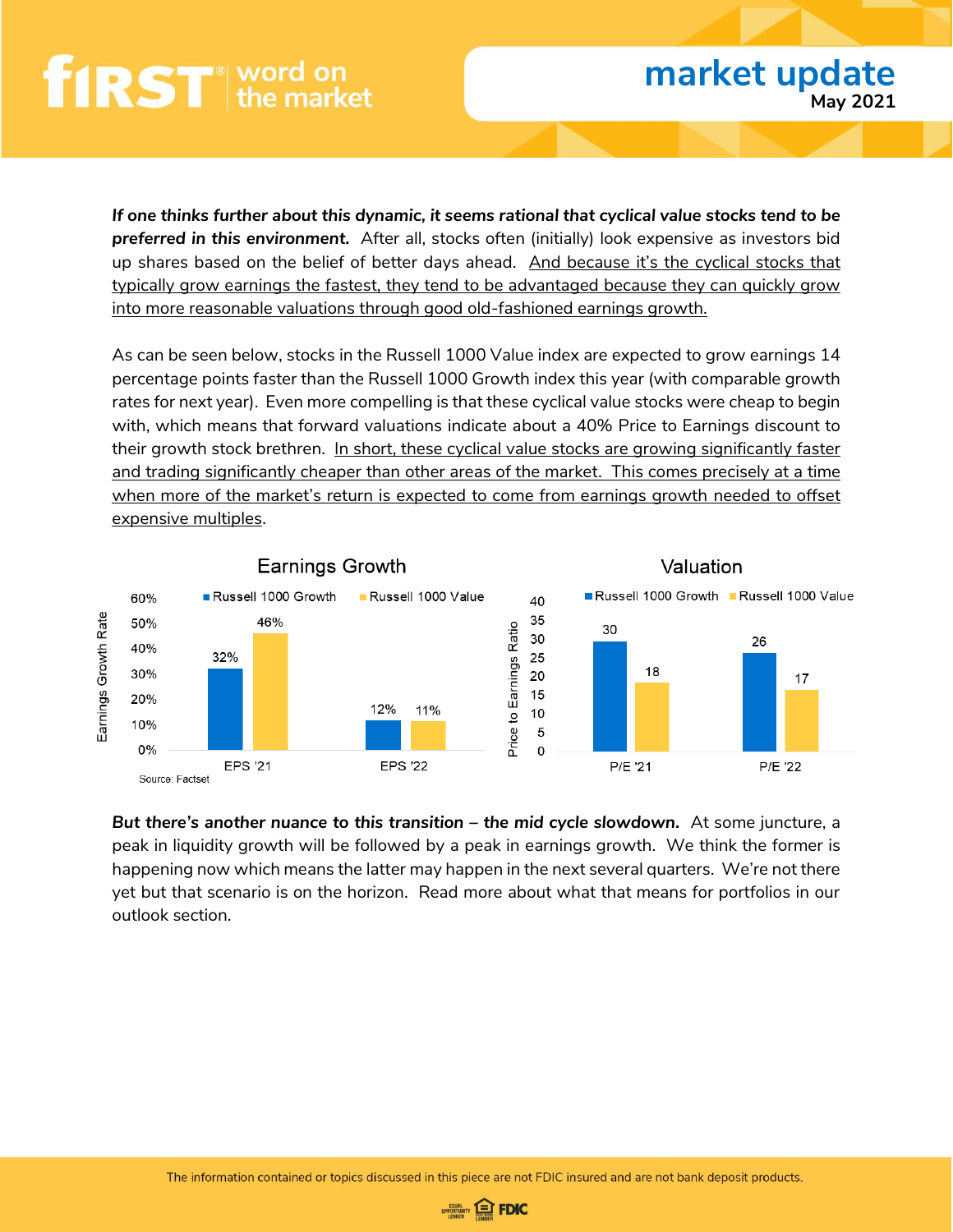Through the first five months of the year, market returns have indicated a reflationary bias. Real Assets have outperformed Stocks and Stocks have outperformed Bonds. Commodities, Real Estate, Small Cap companies and Cyclical Value sectors have done best while interest rate sensitive Bonds have suffered the most.

#### **Stocks**

Global equities posted positive returns so far in the second quarter to tack on to their strong year-to-date totals. US markets and Small Caps (Russell 2000), in particular, have taken the prize thus far. International markets (MSCI EAFE and



EM) have lagged for the year as vaccinnation rollouts (and COVID case improvements) have been slower than that witnessed in the US. However, as the dollar has started to weaken and as vaccines have become more widely available, international markets have more recently started to outpeform in May. Meanwhile, S&P 500 sectors continue to reflect an investor preference for Cyclical Value exposure with Energy, Financials, Industrials and Materials all outperforming for the year thus far. Conversely, more traditional Defensives (Health Care, Utilities, Staples) and pandemic beneficiaries (big cap Tech and Discretionary) have lagged as progress towards an economic recovery continues to benefit the former more than the latter.



### **S&P 500 Sector Returns**

The information contained or topics discussed in this piece are not FDIC insured and are not bank deposit products.

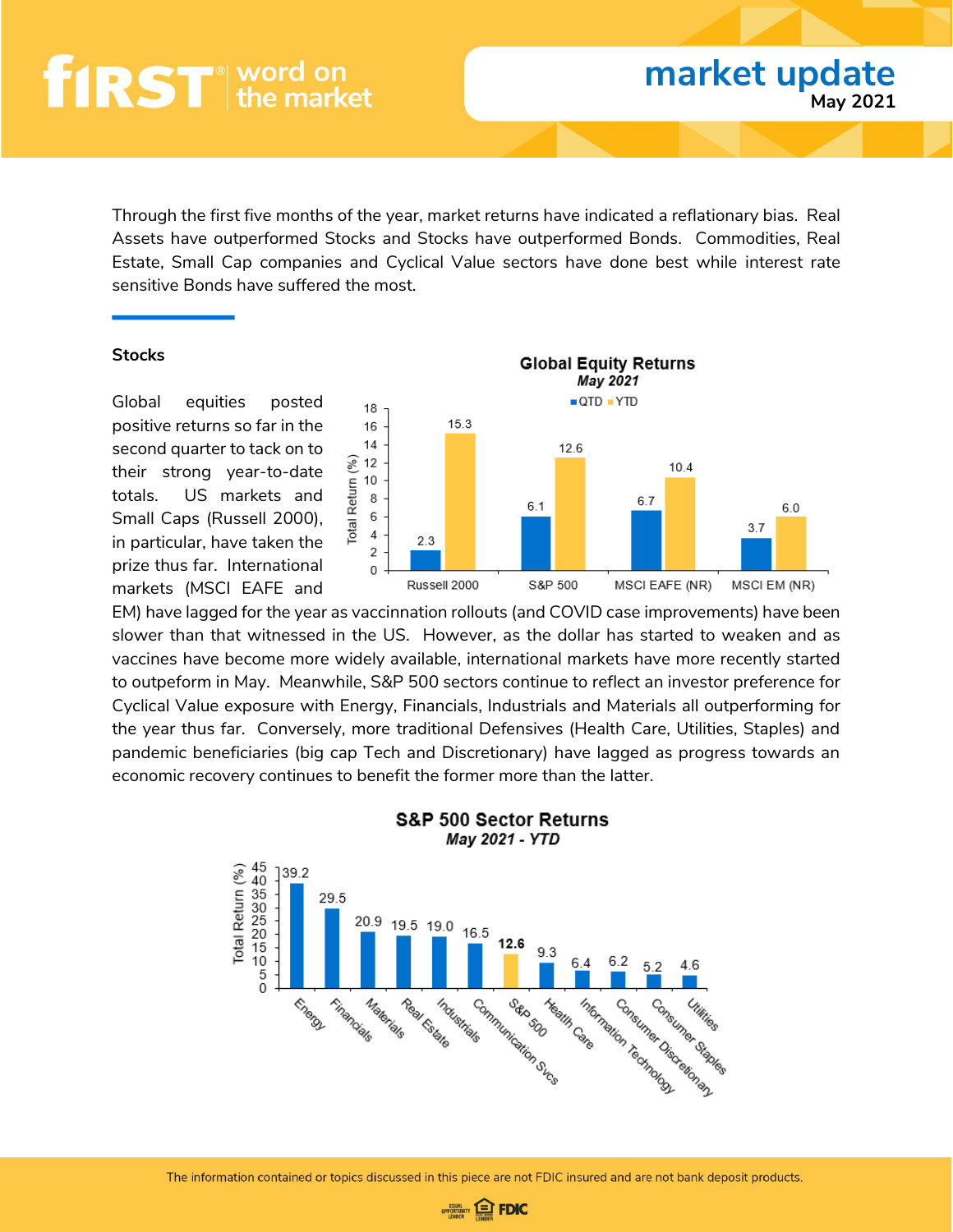#### **Bonds**

Bonds have produced mostly negative returns year-to-date. Long-term interest rates started to trend higher last August though the pace picked up noticeably since the start of this year despite some modest give back quarter to date. Meanwhile, short-term rates remained anchored by the Fed – resulting in a Yield Curve that has steepened to its highest level since mid 2015 (albeit off the highs in March). This is also consistent with a breakout in inflation expectations to levels we haven't seen in over a decade. As a result, the more interest rate sensitive areas of the bond market have been underperformers so far this year, including long-duration Treasuries (Govt Tsy Long) and Investment Grade Corporates (Invt Grade Corp). Securities with shorter durations and more sensitivity to equities have outperformed, including Securitized Assets (ABS, MBS, CMBS) and High Yield.



#### **Alternatives**

Alternatives posted mostly strong returns so far for the second quarter and year. Treasury inflation protected securities (TIPS) were held back by the rise in long-term interest rates though outperformed nominal Treasuries given increasing inflation expectations. Both



publicly traded real estate (REIT's) and Commodities have generated among the best results for the year. The former has been viewed as an attractive reopening opportunity. The latter has benefited from rising Energy, Industrial Metal and Agriculture prices (with Precious Metals picking up in May) – consistent with the market's message of budding cost pressures on the rise.

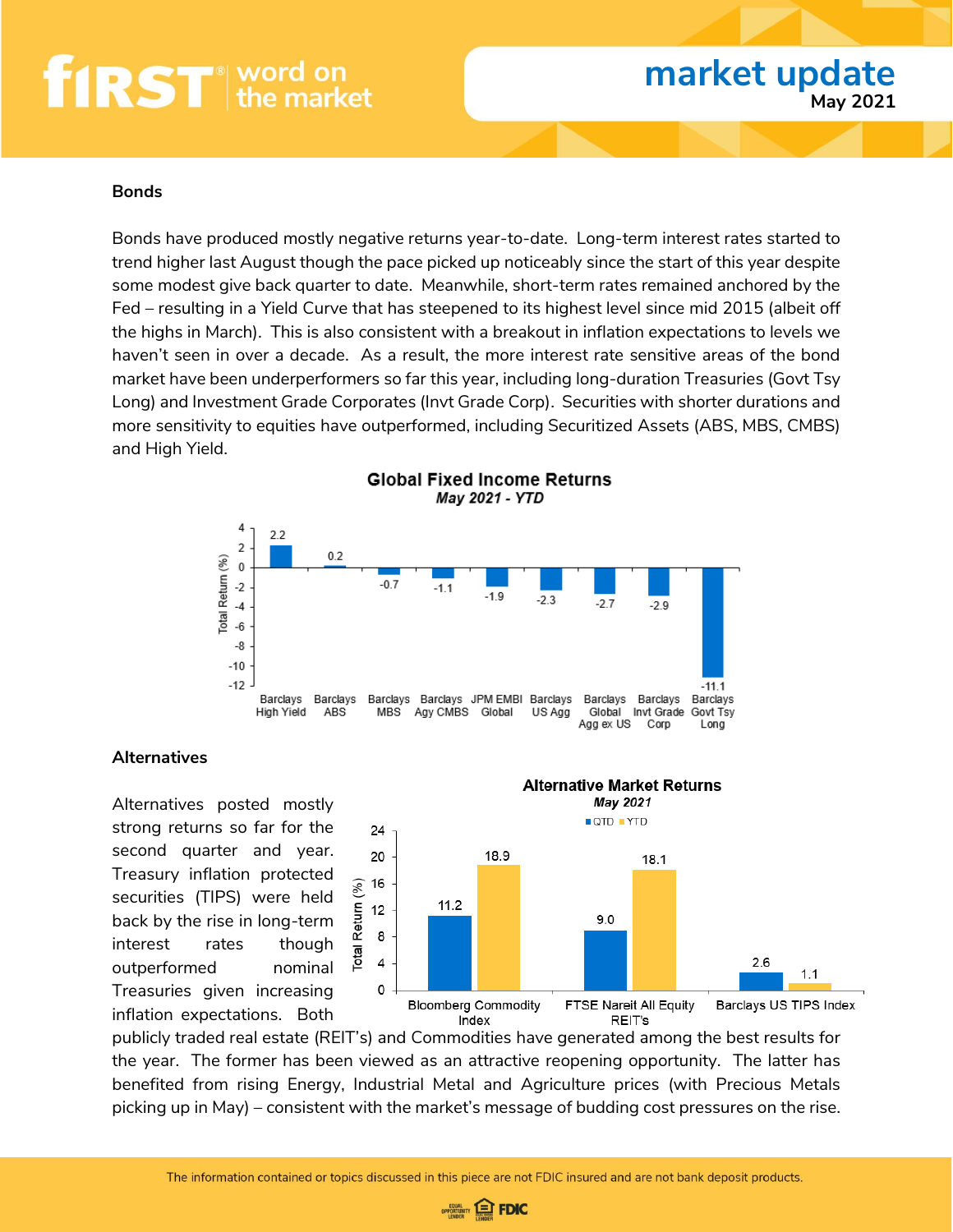### **market update May 2021**

#### **Market Outlook**

*Coming into this year, our business cycle outlook has continued to be best defined by the phrase "From Red Lights to Green Lights".* Having a medical solution to the medical problem

is ushering in an economic reopening. This, combined with record levels of stimulus, is expected to generate sizeable GDP and earnings growth in 2021 (see table at right).

|                          |      |                   | <b>Red Lights Green Lights</b> |
|--------------------------|------|-------------------|--------------------------------|
| <b>Indicator</b>         | 2019 | 2020              | 2021 e                         |
| GDP (yoy)                | 2.3% | $-2.4%$           | 6.5%                           |
| <b>Unemployment Rate</b> | 3.6% | 6.7%              | 4.5%                           |
| S&P 500 EPS (yoy)        | 3%   | $-19%$            | 38%                            |
| <b>COVID Cases</b>       | N/A  | 19.1 <sub>m</sub> |                                |

Source: Factset; 2020 readings and 2021 S&P 500 EPS growth estimate are as of 1/1/21. 2021 GDP and Unemployment Rate estimates are projections produced by the Federal Reserve as of March 2021. COVID case count from www.coronavirus.jhu.edu as of 12/28/20.

*From an investment perspective, we've been* 

*believers in the "Reflation Reset" theme, whereby nominal growth improves from a combination of rising real growth and inflation.* A federal budget deficit today that only rivals that of World War II, along with de-globalization trends, and a Fed that is willing to allow more inflation than they have in the past are all structural reasons to support this theme. At the same

10 Year Treasury Yield vs Consumer Price Index

time, a cyclical recovery in economic growth and corporate profits is taking shape. Furthermore, this past month, consumer and wholesale inflation metrics recorded significant year over year acceleration with readings that

Source: Factset



surprised to the upside. This leaves little doubt that inflation is here. The question now shifts to how long is it staying.

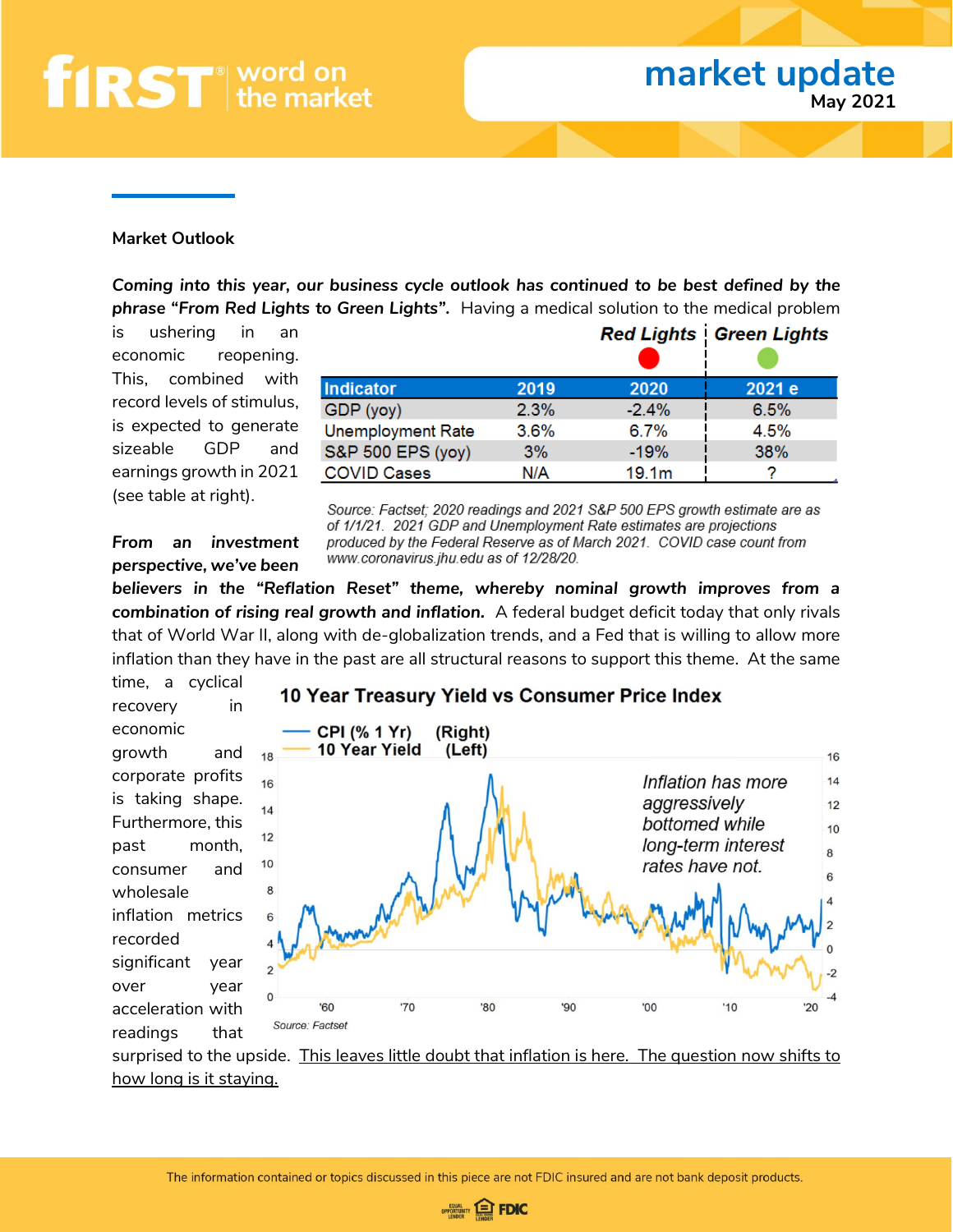The Fed has intimated that inflation will be "transitory". The acceleration in trend, they say, should be viewed as a temporary spike caused by easy comparisons and supply chain bottlenecks that are considered a short term problem. But with record amounts of money having been pumped into the economy, does this create a structural, longer lasting phenomenon?

As can be seen in the chart on the prior page, headline inflation as measured by the Consumer Price Index (CPI) has generally been correlated with long-dated interest rates as measured by the 10 Year Treasury Yield. Today that relationship looks to be diverging as inflation has more aggressively bottomed while long-term interest rates (within the context of their longer term)

have not. In our view, that divergence continues to set up an opportunity for reflationary assets which have been an emphasis in client portfolios (see table at right).

| Reflation Reset |  |
|-----------------|--|
|-----------------|--|

| <b>Advantaged</b>                     | <b>Disadvantaged</b>                |  |
|---------------------------------------|-------------------------------------|--|
| <b>International Markets</b>          | <b>Domestic Markets</b>             |  |
| <b>Commodities / Real Estate</b>      | <b>Fixed Assets</b>                 |  |
| <b>Economically Sensitive Sectors</b> | <b>Defensively Oriented Sectors</b> |  |
| <b>High Operating Leverage</b>        | Low Operating Leverage              |  |

Source: FFWM Research

#### *Earlier, we referenced a Tricky Transition setting up the idea that a mid cycle slowdown may*

*be coming into view.*  Such a transition can happen when the economy shifts from recovery to expansion as peak growth occurs. Typically a peak in liquidy growth often precedes a peak in earnings growth. There are several signs that liquidity growth is peaking today. As can be seen in the chart at right, growth in the Fed's balance sheet



and money supply (as measured by M2) have peaked in late February/early March. The yield curve has been consolidating as well. We think this suggests that earnings growth may peak in subsequent quarters. *This transition period is tricky because while we still think it makes sense to emphasize a reflationary tilt, this midcycle slowdown could create some market volatility.* 

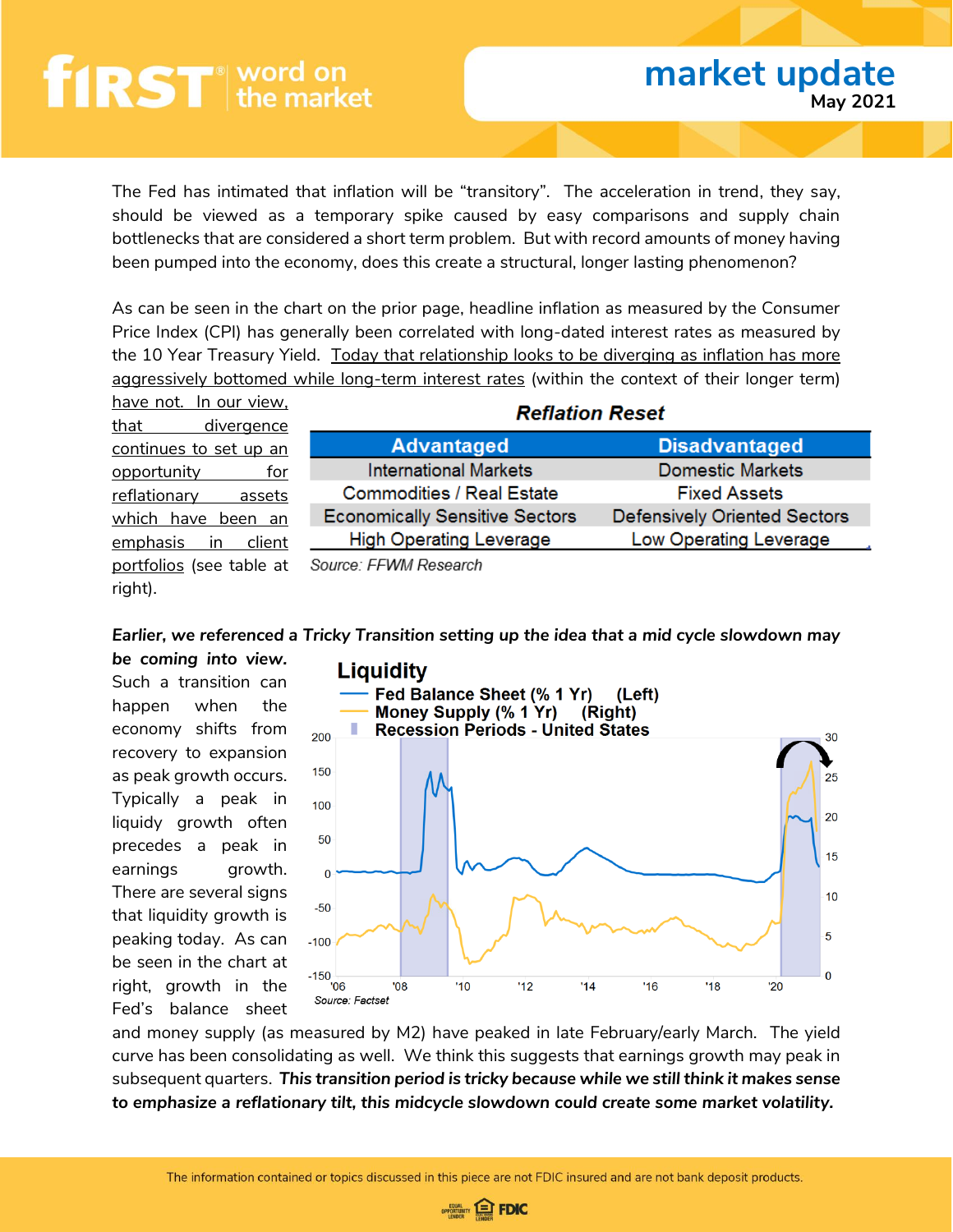

#### *In summary, we think it's important to acknowledge market transitions on several fronts:*

- The cyclical bull market shifts from year one to year two.
- The return composition shifts from multiple expansion to earnings growth.
- Reflation trends continue, but a midcycle slowdown may be approaching.

**As such, we remain deliberate in emphasizing a reflationary bias in client portfolios while also controlling overall portfolio risk.** Accordingly, we continue to trim some of our OW to risk assets (via Equities) while bolstering our inflationary hedges (Real Assets including Real Estate and Commodities) and maintaining diversification with lower volatility assets (via US Core Fixed Income and Diversified Alternatives).

*Within equities*, our OW's continue to favor a pro-reflation bias. Previously, we've increased our exposure to a modest OW in both International Developed and Emerging Markets. We've also previously increased our US Small Cap exposure to an OW and have shifted toward more of a cyclical value sector tilt within our (UW) US Large Cap exposure (though recently have shifted some of that value tilt toward higher quality companies).

*Within fixed income,* to mitigate some portfolio risk, we remain UW the most cyclical parts of the bond market (High Yield and Emerging Market Debt) but our US Core managers are OW investment grade credit and UW (defensive) treasuries. We also continue to carry a shorter duration bias (less interest rate sensitivity). Our US Core Fixed Income exposure remains an OW supplemented by our UW position in International Fixed Income which remains a beneficiary of a weaker dollar environment.

*Within alternatives,* we recently added to real assets as a way to bolster inflationary hedges. As such, we are OW to Real Estate and Commodities. Rounding out our exposure, we're also OW to Diversified Alternatives which provide some hedge against market volatility.

The information contained or topics discussed in this piece are not FDIC insured and are not bank deposit products.